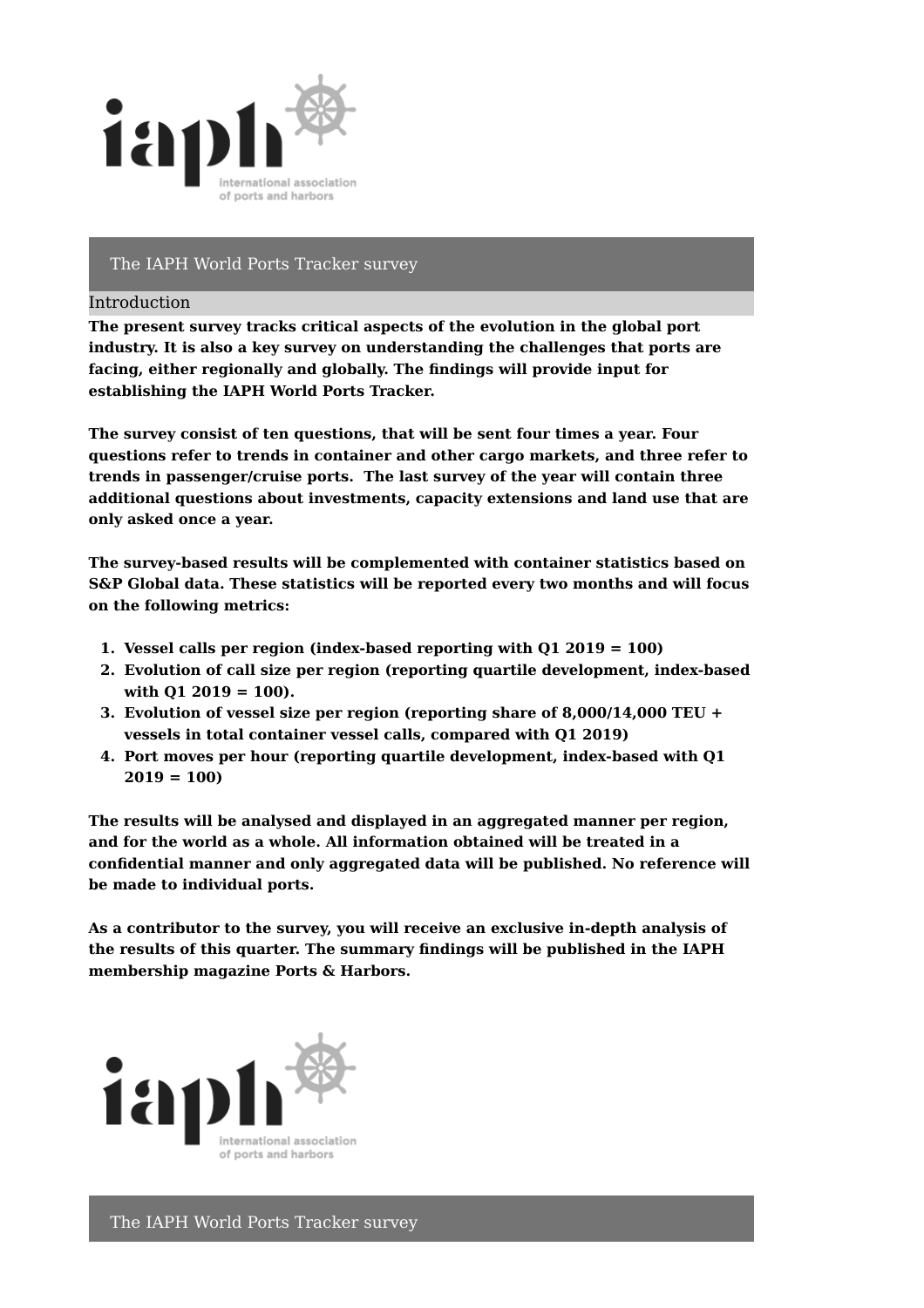# Port profile

### \* 1. Port name

### \* 2. Port region

- Southeast Asia and Oceania
- East Asia (China, Japan, Republic of Korea)
- Middle East, Central Asia, South Asia (Bangladesh, India, Sri Lanka)
- ◯ North Europe
- Mediterranean (including North Africa, Near East, Turkey and Europea), Iberian Peninsula and Black Sea
- Sub-Saharan Africa (
- North America (Canada and USA)
- Central and South America, including the Caribbean



## The IAPH World Ports Tracker survey

### Trends in cargo ports

\* 3. How would you best describe the number of cargo vessels expected in this quarter of the year (Q2 2022), compared to the same period of the past year (Q2 2021)?

|                                    | $+ + +$<br>More<br>than $10\%$<br>increase | $++$<br>5 to 10%<br>increase | $+$<br>2 to 5%<br>increase | $\bf{0}$<br>Rather<br>stable<br>situation | 2 to 5%<br>decrease | --<br>5 to 10%<br>decrease | ---<br>More<br>than $10\%$<br>decrease | <b>NA</b><br>We don't<br>have<br>these<br>vessels |
|------------------------------------|--------------------------------------------|------------------------------|----------------------------|-------------------------------------------|---------------------|----------------------------|----------------------------------------|---------------------------------------------------|
| Container vessels                  |                                            |                              |                            |                                           |                     |                            |                                        |                                                   |
| Dry bulk carriers                  |                                            |                              |                            |                                           |                     |                            |                                        |                                                   |
| Tankers and gas<br>carriers        |                                            |                              |                            |                                           |                     |                            |                                        |                                                   |
| Other cargo vessels                |                                            |                              |                            |                                           |                     |                            |                                        |                                                   |
| Additional information or comments |                                            |                              |                            |                                           |                     |                            |                                        |                                                   |
|                                    |                                            |                              |                            |                                           |                     |                            |                                        |                                                   |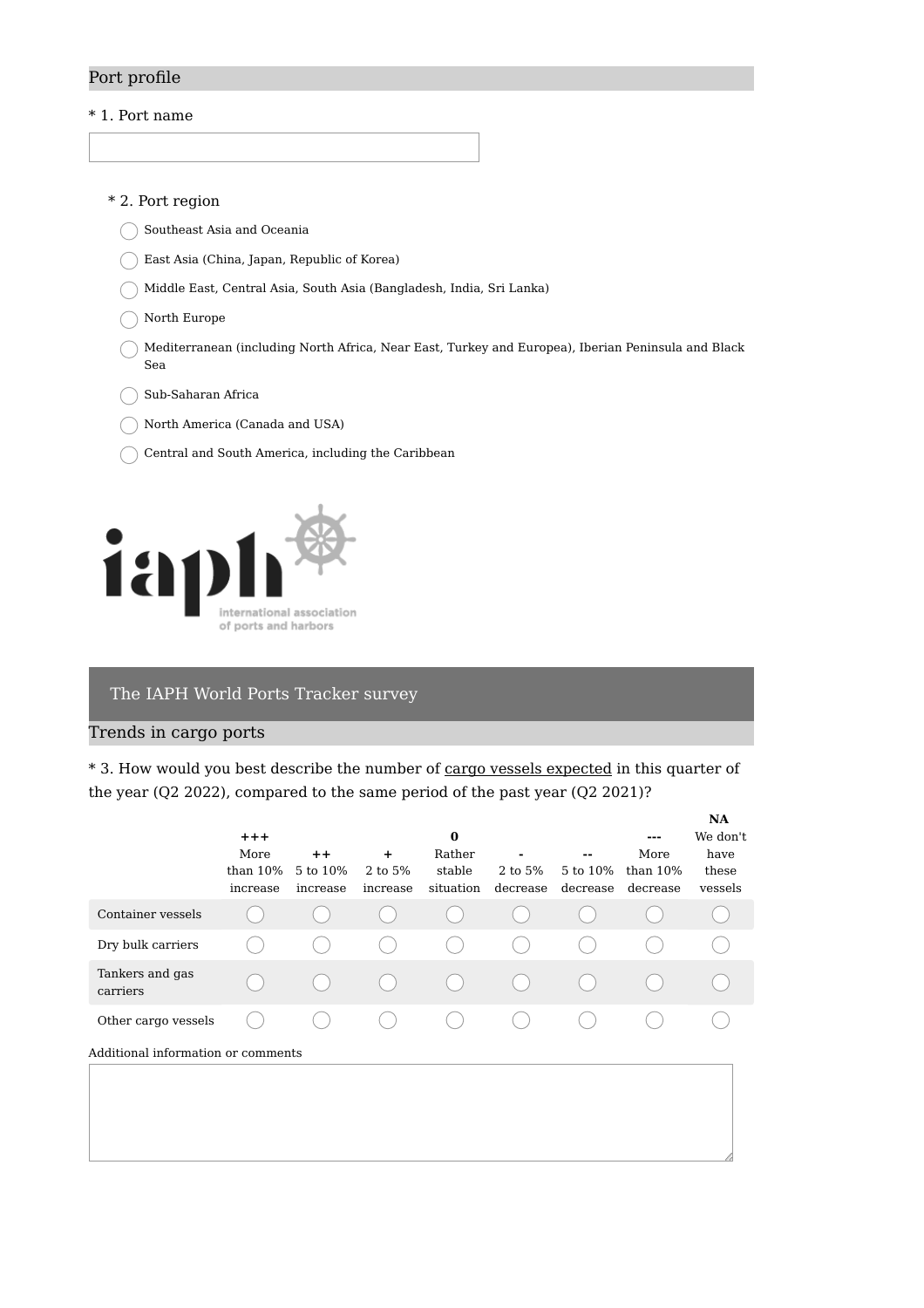# \* 4. How would you best describe the current hinterland transport conditions in your port?

|                                    | $\bf{0}$<br>No<br>delays | Minor delays<br>$(<$ 6hrs) | Delays<br>$(6-24)$ hrs) | Major<br>disruptions<br>$(> 24$ hrs) | ----<br>Operations<br>discontinued | NA<br>We don't have<br>these cargo<br>flows |
|------------------------------------|--------------------------|----------------------------|-------------------------|--------------------------------------|------------------------------------|---------------------------------------------|
| Containers: trucks                 |                          |                            |                         |                                      |                                    |                                             |
| Containers: rail                   |                          |                            |                         |                                      |                                    |                                             |
| Containers: barge                  |                          |                            |                         |                                      |                                    |                                             |
| Bulk/breakbulk:<br>trucks          |                          |                            |                         |                                      |                                    |                                             |
| Bulk/breakbulk: rail               |                          |                            |                         |                                      |                                    |                                             |
| Bulk/breakbulk:<br>barge           |                          |                            |                         |                                      |                                    |                                             |
| Additional information or comments |                          |                            |                         |                                      |                                    |                                             |
|                                    |                          |                            |                         |                                      |                                    |                                             |

\* 5. How would you describe the current capacity utilisation of warehouses/distribution facilities in your port?

|                                    | $+ + + +$<br>Capacity<br>shortages | $+ + +$<br>Major<br>increase<br>in<br>utilisation | $++$<br>Increase<br>in<br>utilisation | $\ddot{}$<br>Minor<br>increase<br>in<br>utilisation | $\bf{0}$<br>Rather<br>stable | ٠<br>Minor<br>under-<br>utilisation | --<br>Under-<br>utilisation | ---<br>Severe<br>under-<br>utilisation | Operations<br>discontinued cargo | NA<br>We<br>don't<br>have<br>these<br>flows |
|------------------------------------|------------------------------------|---------------------------------------------------|---------------------------------------|-----------------------------------------------------|------------------------------|-------------------------------------|-----------------------------|----------------------------------------|----------------------------------|---------------------------------------------|
| Containers                         |                                    |                                                   |                                       |                                                     |                              |                                     |                             |                                        |                                  |                                             |
| Dry bulk                           |                                    |                                                   |                                       |                                                     |                              |                                     |                             |                                        |                                  |                                             |
| Liquid<br>bulk                     |                                    |                                                   |                                       |                                                     |                              |                                     |                             |                                        |                                  |                                             |
| Other<br>cargo                     |                                    |                                                   |                                       |                                                     |                              |                                     |                             |                                        |                                  |                                             |
| Additional information or comments |                                    |                                                   |                                       |                                                     |                              |                                     |                             |                                        |                                  |                                             |
|                                    |                                    |                                                   |                                       |                                                     |                              |                                     |                             |                                        |                                  |                                             |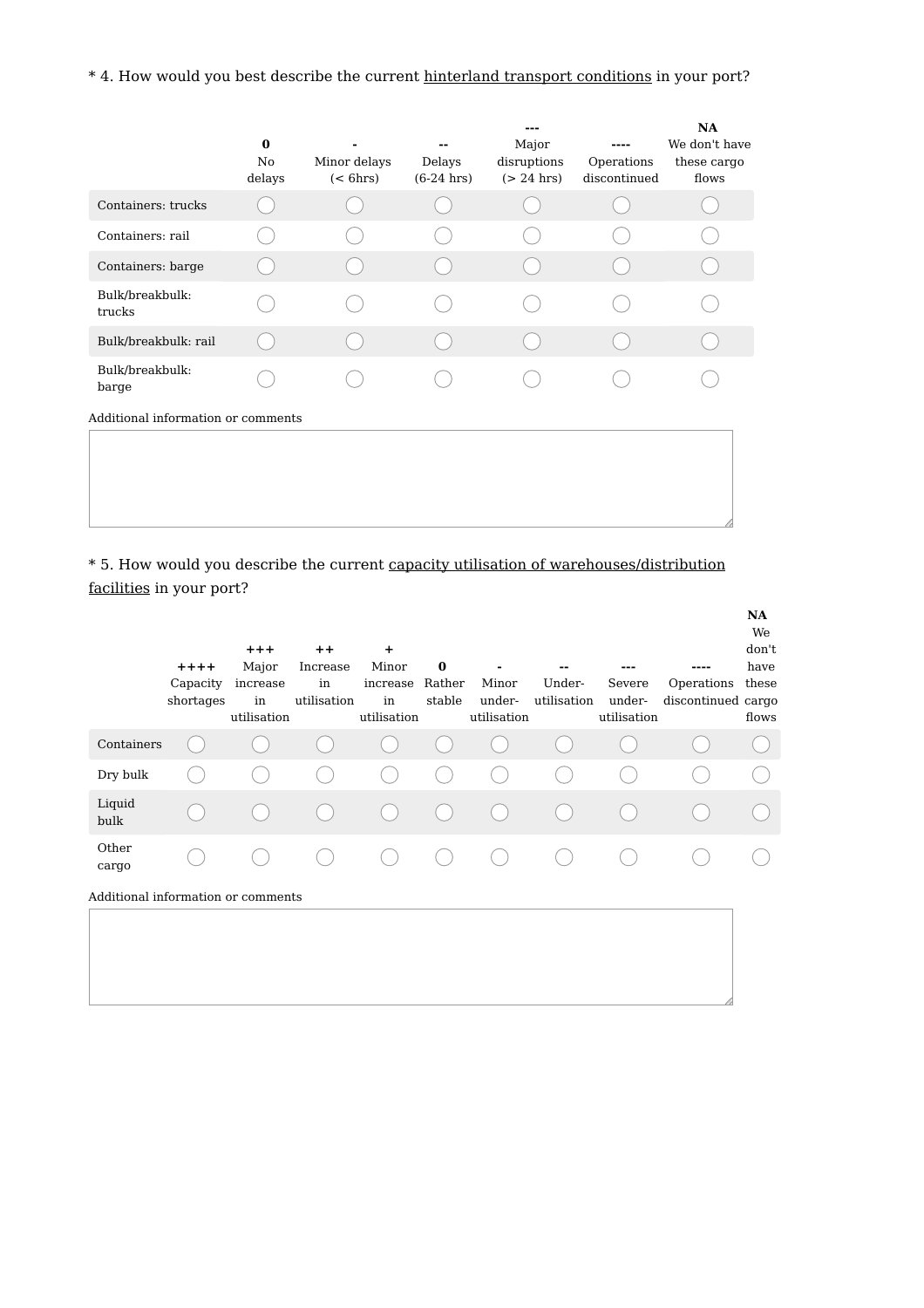\* 6. In the next twelve months, do you expect the cargo throughput at your port to increase or decline?

|                                    | $+ + +$<br>Growth of<br>more than<br>10% | $++$<br>Growth<br>between<br>5 and<br>10% | $\ddot{}$<br>Growth<br>between<br>2 and 5% | $\bf{0}$<br>Rather<br>stable<br>situation<br>$(-2)$ to<br>$+2\%$ | Decline<br>between<br>2 and 5% | --<br>Decline<br>between<br>5 and<br>10% | Decline of<br>more than<br>10% | NA<br>We don't<br>have<br>these<br>cargo<br>flows |
|------------------------------------|------------------------------------------|-------------------------------------------|--------------------------------------------|------------------------------------------------------------------|--------------------------------|------------------------------------------|--------------------------------|---------------------------------------------------|
| Containers (TEU)                   |                                          |                                           |                                            |                                                                  |                                |                                          |                                |                                                   |
| Dry bulk (tonnes)                  |                                          |                                           |                                            |                                                                  |                                |                                          |                                |                                                   |
| Liquid bulk (tonnes)               |                                          |                                           |                                            |                                                                  |                                |                                          |                                |                                                   |
| Other cargo<br>(tonnes)            |                                          |                                           |                                            |                                                                  |                                |                                          |                                |                                                   |
| Additional information or comments |                                          |                                           |                                            |                                                                  |                                |                                          |                                |                                                   |



# The IAPH World Ports Tracker survey

## Trends in passenger ports

\* 7. How would you best describe the number of passenger ship calls expected in this quarter of the year (Q2 2022), compared to the same period of the past year (Q2 2021)?

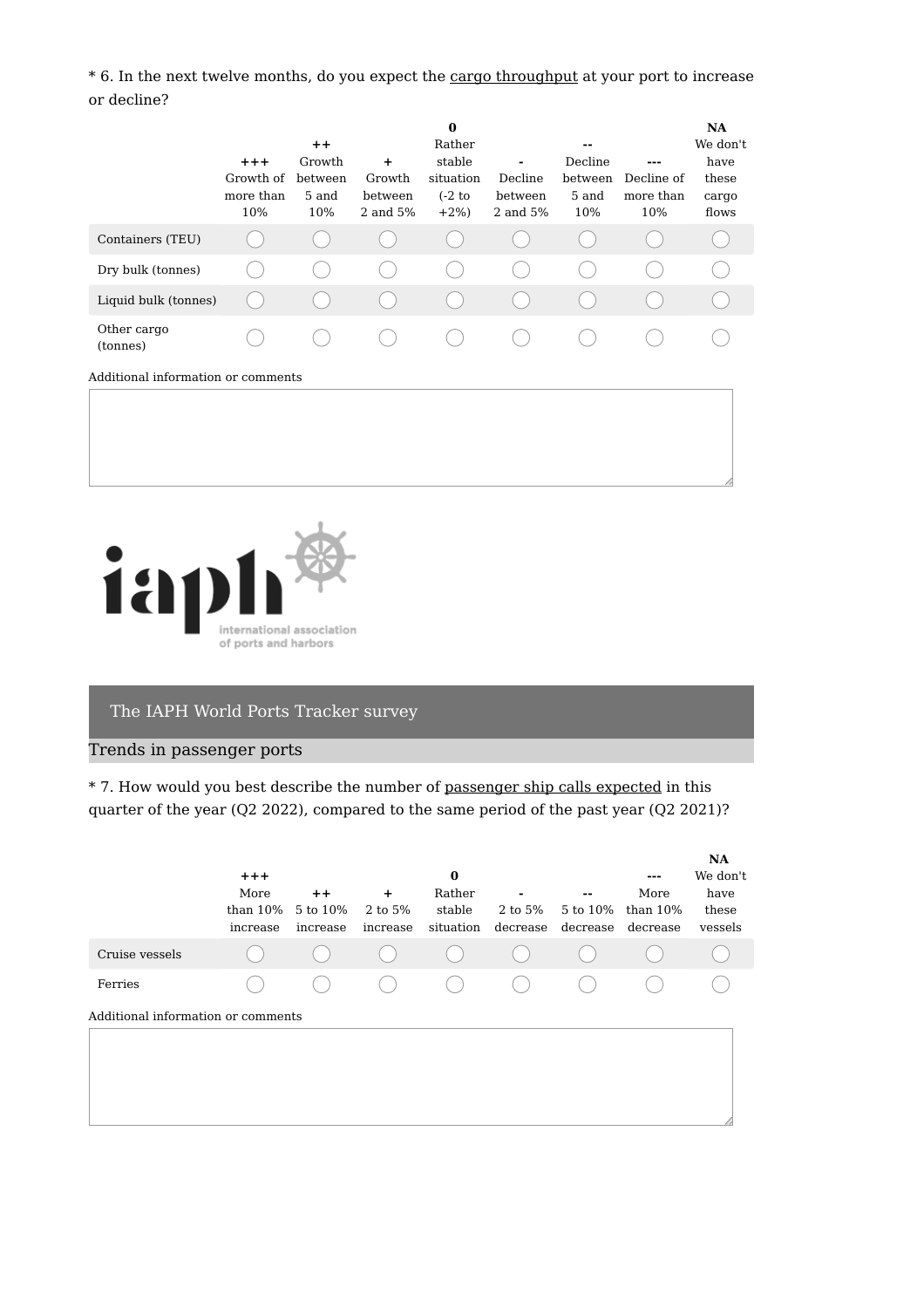\* 8. What is currently the capacity (passengers) of the biggest cruise vessel calling at your port?

- $\bigcap$  More than 3,000 passengers More than 2,000 passengers
- $\bigcirc$  More than 1,000 passengers
- $\bigcirc$  Less than 1,000 passengers
- $\bigcap$  N/A We don't have these vessels
- Additional information or comments

\* 9. In the next twelve months, do you expect the number of cruise vessel calls and cruise passenger movements at your port to increase or decline?

|                               |           |         |          | 0         |          |         |            |           |
|-------------------------------|-----------|---------|----------|-----------|----------|---------|------------|-----------|
|                               |           | $++$    |          | Rather    |          | $- -$   |            | <b>NA</b> |
|                               | $+ + +$   | Growth  | +        | stable    | ٠        | Decline | ---        | We don't  |
|                               | Growth of | between | Growth   | situation | Decline  | between | Decline    | have      |
|                               | more than | 5 and   | between  | $(-2)$ to | between  | 5 and   | by more    | these     |
|                               | 10%       | 10%     | 2 and 5% | $+2\%$    | 2 and 5% | 10%     | than $10%$ | vessels   |
| Cruise vessel calls           |           |         |          |           |          |         |            |           |
| Cruise passenger<br>movements |           |         |          |           |          |         |            |           |
|                               |           |         |          |           |          |         |            |           |

Additional information or comments



The IAPH World Ports Tracker survey

Port-related workers